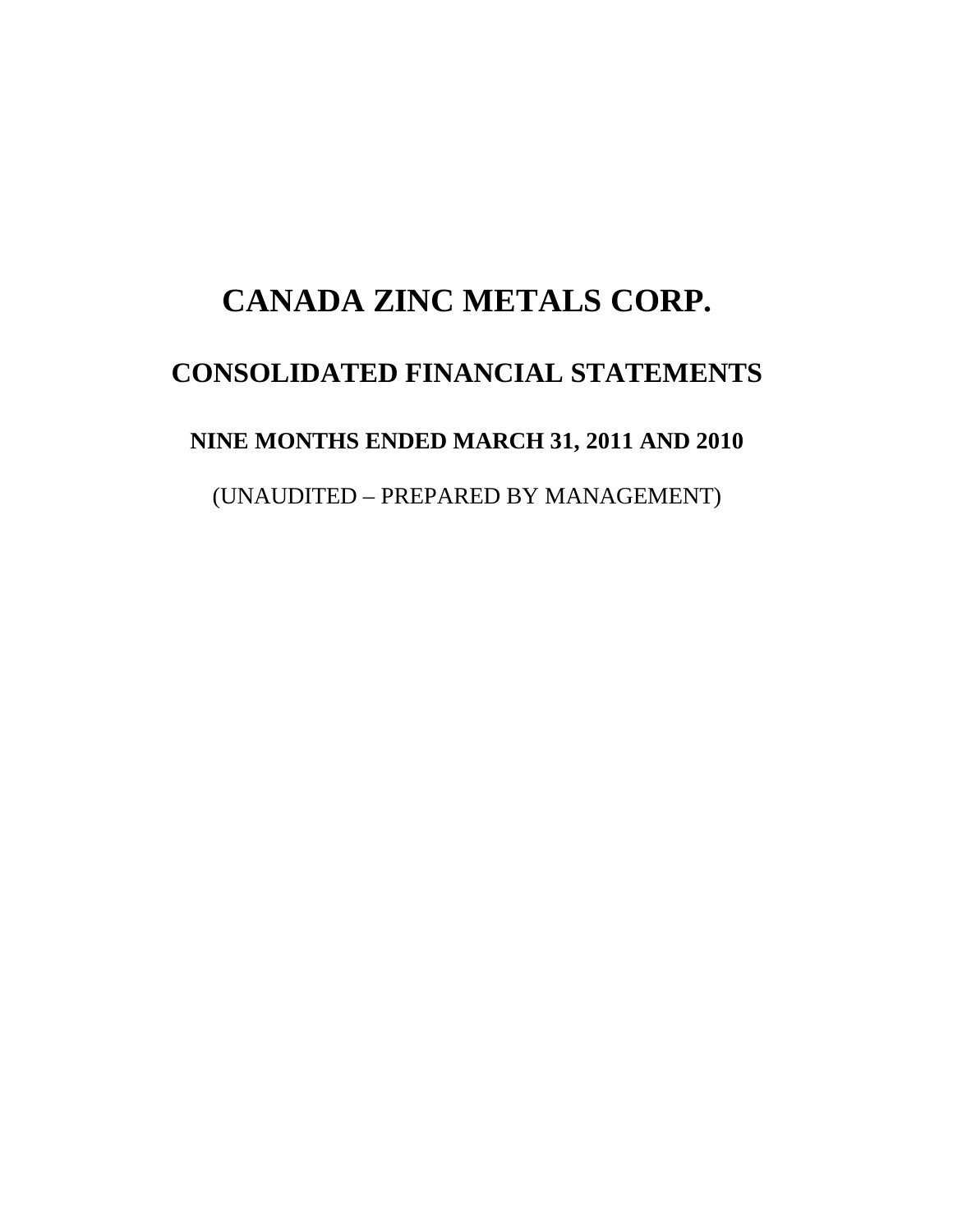#### NOTICE OF NO AUDITOR REVIEW OF CONSOLIDATED INTERIM FINANCIAL STATEMENTS

Under National Instrument 51-102, Part 4, subsection 4.3(3)(a), if an auditor has not performed a review of the interim consolidated financial statements, they must be accompanied by a notice indicating that the consolidated financial statements have not been reviewed by an auditor.

The accompanying unaudited interim consolidated financial statements of the Company have been prepared by management and approved by the Audit Committee and Board of Directors of the Company.

The Company's independent auditors have not performed a review of these interim consolidated financial statements in accordance with the standards established by the Canadian Institute of Chartered Accountants for a review of interim consolidated financial statements by an entity's auditors.

May 30, 2011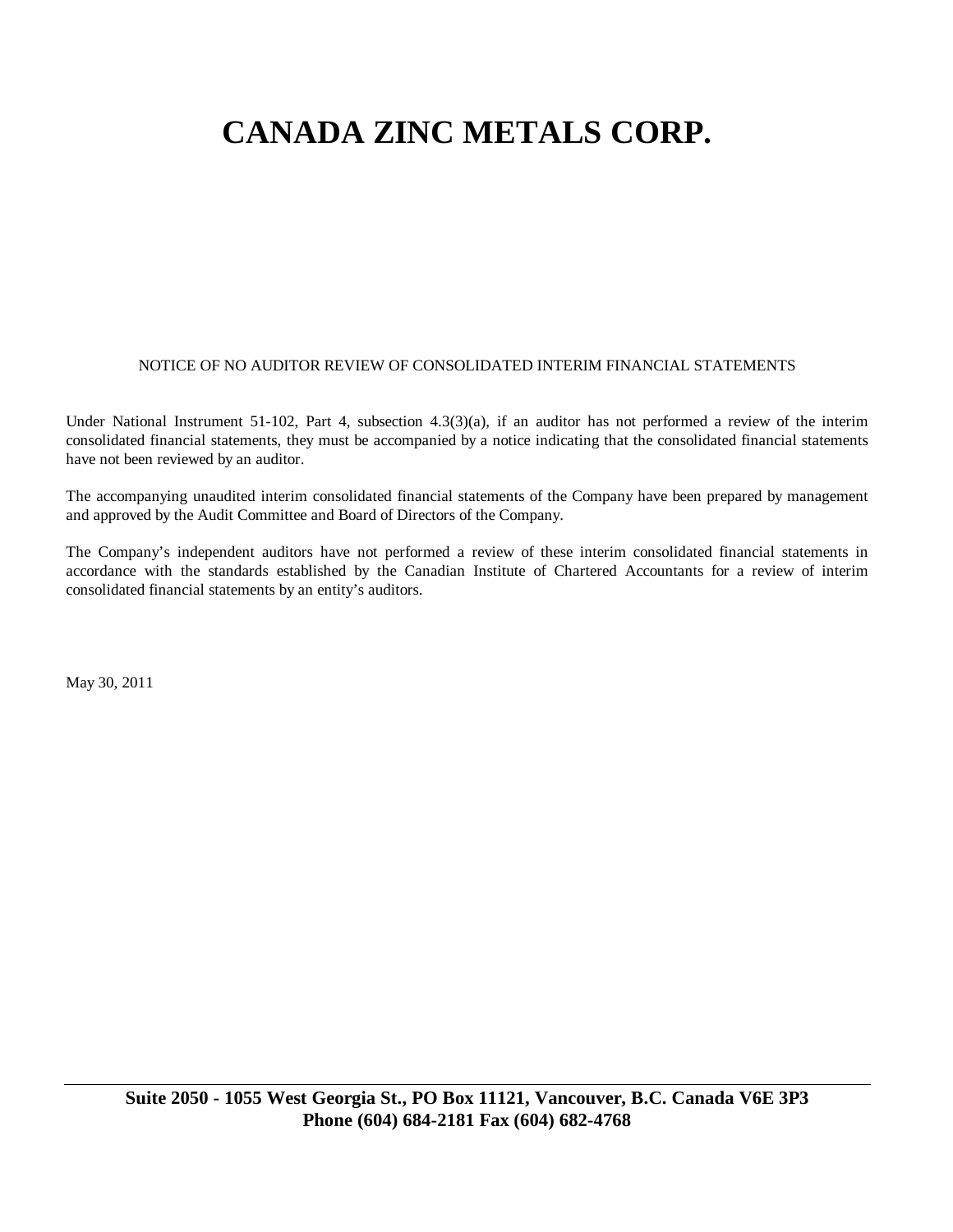#### CONSOLIDATED BALANCE SHEETS AS AT MARCH 31, 2011 AND JUNE 30, 2010

|                                                               | <b>March 31, 2011</b> | June 30, 2010    |
|---------------------------------------------------------------|-----------------------|------------------|
|                                                               | (unaudited)           | (audited)        |
| <b>ASSETS</b>                                                 |                       |                  |
| <b>Current</b>                                                |                       |                  |
| Cash and cash equivalents                                     | \$<br>8,602,913       | \$<br>9,281,997  |
| Short-term investments (Note 2)                               | 14,609,000            |                  |
| Receivables                                                   | 171,099               | 67,972           |
| METC recoverable (Note 4)                                     |                       | 921,063          |
| Prepaid expenses                                              | 166,635               | 373,081          |
| Marketable securities (Note 3)                                | 666,408               | 450,000          |
|                                                               | 24,216,055            | 11,094,113       |
| <b>Other assets</b>                                           | 89,000                | 89,000           |
| <b>Equipment and leasehold improvements</b>                   | 17,157                | 3,973            |
| Long-term prepaid expenses and deposits                       | 192,145               | 75,000           |
| <b>Resource properties</b> (Note 4)                           | 58,036,998            | 52,179,664       |
|                                                               | \$<br>82,551,355      | \$<br>63,441,750 |
| <b>LIABILITIES AND SHAREHOLDERS' EQUITY</b><br><b>Current</b> |                       |                  |
| Accounts payable and accrued liabilities                      | \$<br>829,502         | \$<br>1,295,366  |
| Due to related parties (Note 7)                               | 13,031                | 61,532           |
|                                                               | 842,533               | 1,356,898        |
| <b>Future income taxes</b>                                    | 7,040,397             | 7,040,397        |
| <b>Shareholders' equity</b>                                   |                       |                  |
| Capital stock (Note 5)                                        | 93,810,235            | 72,370,651       |
| Contributed surplus (Note 5)                                  | 9,050,894             | 8,226,203        |
| Deficit                                                       | (28,064,976)          | (25,627,399)     |
| Accumulated other comprehensive income (loss) (Note 3)        | (127, 728)            | 75,000           |
|                                                               | 74,668,425            | 55,044,455       |
|                                                               | \$<br>82,551,355      | \$<br>63,441,750 |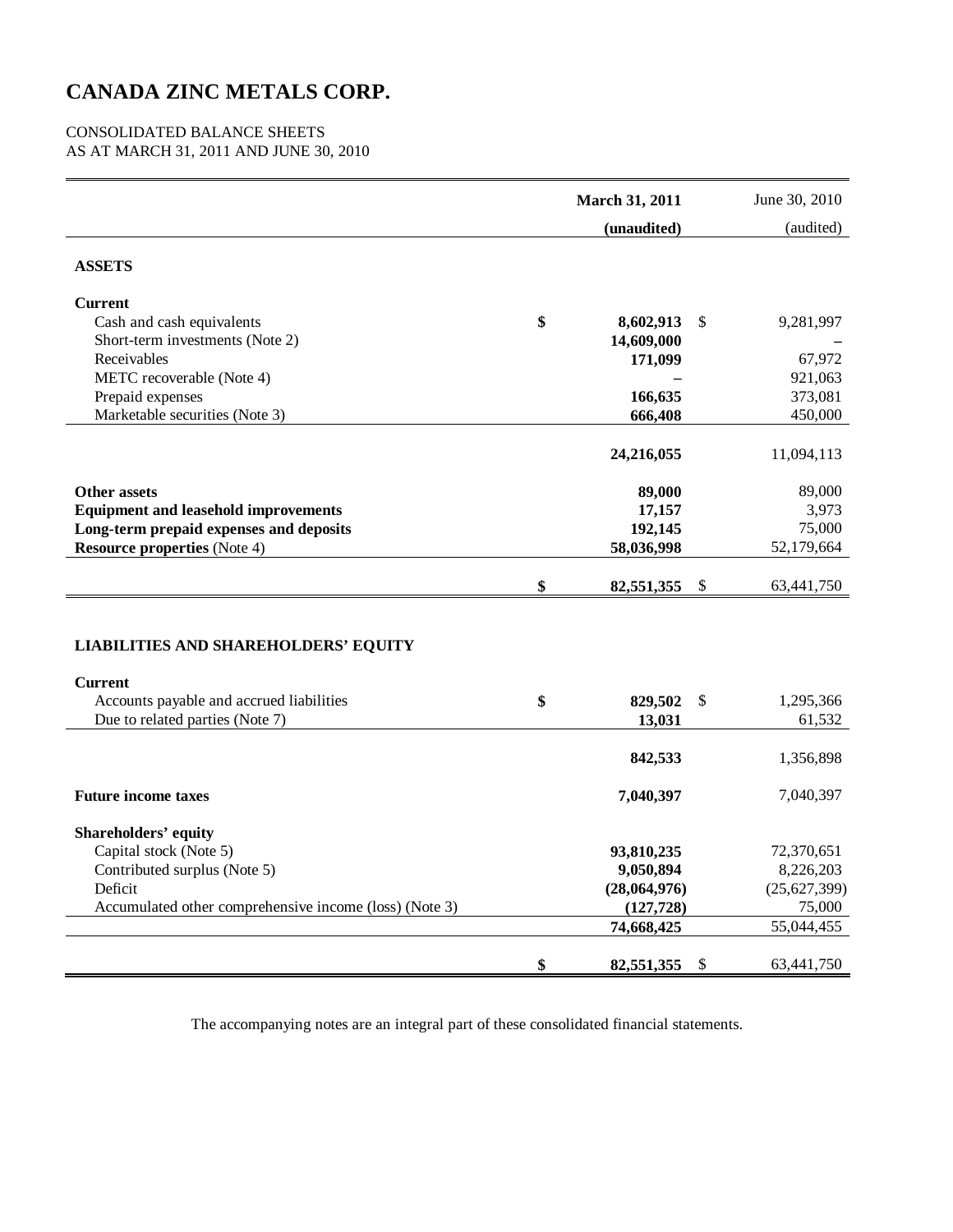#### CONSOLIDATED INTERIM STATEMENTS OF OPERATIONS AND DEFICIT FOR THE NINE MONTHS ENDED MARCH 31, 2011 AND 2010 (UNAUDITED – PREPARED BY MANAGEMENT)

|                                                  |                | Three months ended<br>March 31, |                | Nine months ended<br>March 31, |
|--------------------------------------------------|----------------|---------------------------------|----------------|--------------------------------|
|                                                  | 2011           | 2010                            | 2011           | 2010                           |
|                                                  |                |                                 |                |                                |
| <b>ADMINISTRATION EXPENSES</b>                   |                |                                 |                |                                |
| Administration                                   | \$<br>15,000   | \$<br>15,000                    | \$<br>45,000   | \$<br>45,000                   |
| Amortization                                     | 1,078          | 1,349                           | 1,981          | 2,651                          |
| Bank charges                                     | 937            | 775                             | 2,420          | 2,744                          |
| <b>Bonuses</b>                                   | 360,000        |                                 | 360,000        | 97,750                         |
| Consulting                                       | 136,729        | 145,100                         | 613,498        | 556,725                        |
| Flow-through taxes                               |                | 44,278                          |                | 41,910                         |
| <b>Investor Relations</b>                        | 14,112         | 462                             | 76,574         | 925                            |
| Management fees                                  | 37,500         | 37,500                          | 112,500        | 112,500                        |
| Office and miscellaneous                         | 8,614          | 5,455                           | 40,792         | 29,394                         |
| Professional fees                                | 10,554         | 1,241                           | 47,333         | 28,301                         |
| Regulatory fees                                  | 12,580         | 9,880                           | 32,020         | 14,875                         |
| Rent                                             | 15,061         | 15,069                          | 45,194         | 44,007                         |
| Stock-based compensation                         | 140,149        | 850,232                         | 874,215        | 1,202,730                      |
| Transfer agent fees                              | 2,161          | 2,281                           | 8,470          | 5,303                          |
| Travel and promotion                             | 43,529         | 23,518                          | 74,578         | 57,443                         |
| Wages and benefits                               | 91,384         | 80,335                          | 276,234        | 286,360                        |
| Loss before other items                          | (889, 388)     | (1,232,475)                     | (2,610,809)    | (2,528,618)                    |
| <b>OTHER ITEMS</b>                               |                |                                 |                |                                |
| Interest and other income                        | 66,892         | 5,013                           | 173,232        | 22,782                         |
| Write-off of mineral properties                  |                | (5, 843)                        |                | (5, 843)                       |
|                                                  | 66,892         | (830)                           | 173,232        | 16,939                         |
| Loss for the period                              | (822, 496)     | (1,233,305)                     | (2, 437, 577)  | (2,511,679)                    |
| Deficit, beginning of period                     | (27, 242, 480) | (17,712,667)                    | (25,627,399)   | (16, 434, 293)                 |
| Deficit, end of period                           | \$(28,064,976) | \$(18,945,972)                  | \$(28,064,976) | \$(18,945,972)                 |
| Basic and diluted loss per share                 | \$<br>(0.01)   | \$<br>(0.01)                    | \$<br>(0.02)   | \$<br>(0.03)                   |
|                                                  |                |                                 |                |                                |
| Weighted average number of shares<br>outstanding | 135, 165, 305  | 91,504,192                      | 117,893,869    | 89,561,697                     |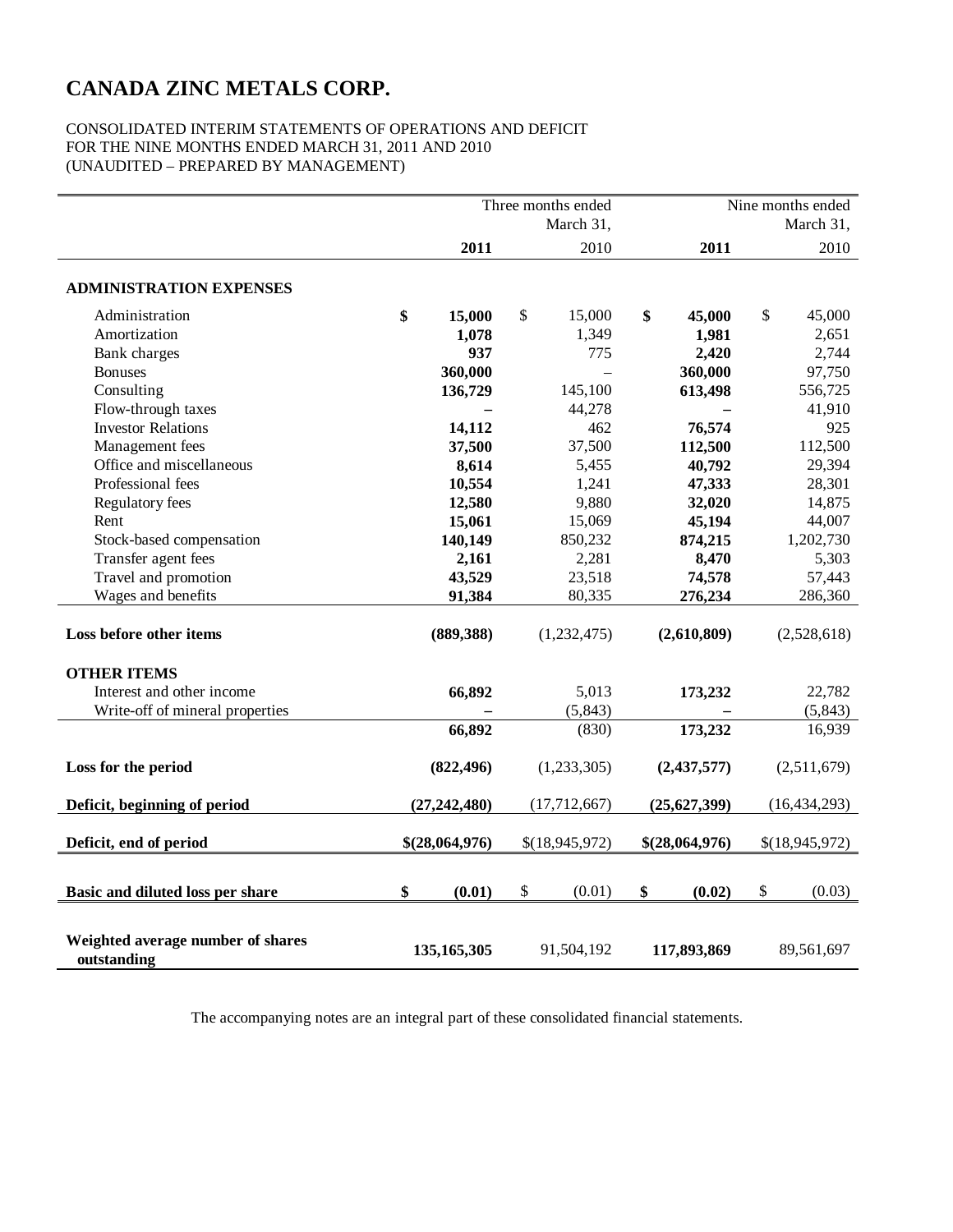#### CONSOLIDATED STATEMENTS OF COMPREHENSIVE LOSS FOR THE NINE MONTHS ENDED MARCH 31, 2011 AND 2010 (UNAUDITED – PREPARED BY MANAGEMENT)

|                                                                                                                         |    | Three months ended<br>March 31, |    |           |    |             |    | Nine months ended<br>March 31, |
|-------------------------------------------------------------------------------------------------------------------------|----|---------------------------------|----|-----------|----|-------------|----|--------------------------------|
|                                                                                                                         |    | 2011                            |    | 2010      |    | 2011        |    | 2010                           |
| Loss for the period before<br>comprehensive loss<br>Adjustment for the change in fair<br>value of securities during the | \$ | (822, 496)                      | S  | (827,018) | \$ | (2,437,577) | \$ | (1,278,374)                    |
| period (Note 3)                                                                                                         |    | (105, 023)                      |    |           |    | (202, 728)  |    |                                |
| Comprehensive loss for the period                                                                                       | S  | (927, 519)                      | \$ | (827,018) | \$ | (2,640,305) | \$ | (1,278,374)                    |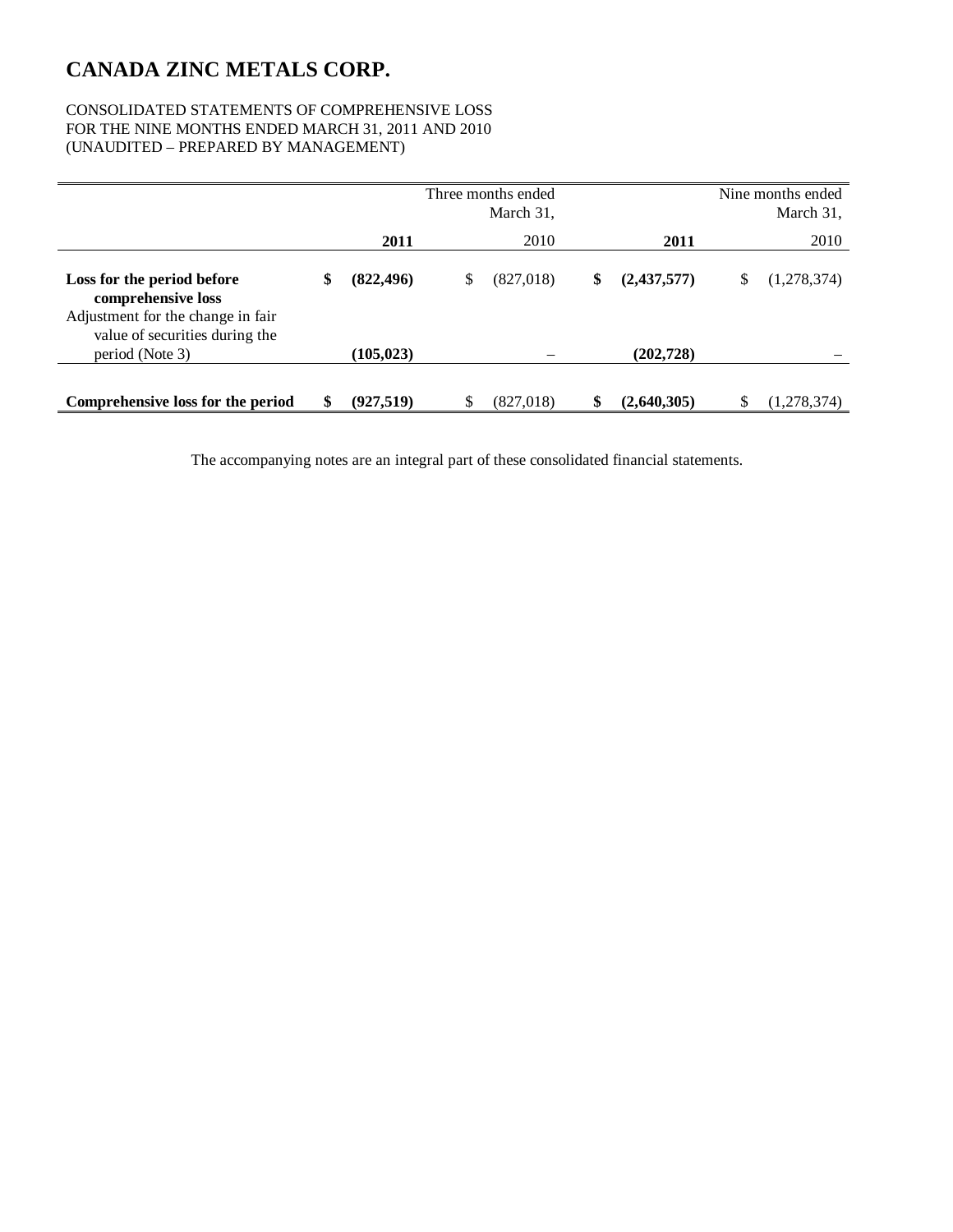#### CONSOLIDATED INTERIM STATEMENTS OF CASH FLOWS FOR THE NINE MONTHS ENDED MARCH 31, 2011 AND 2010 (UNAUDITED – PREPARED BY MANAGEMENT)

|                                                                                     | Three months ended          |                                 |                             | Nine months ended               |
|-------------------------------------------------------------------------------------|-----------------------------|---------------------------------|-----------------------------|---------------------------------|
|                                                                                     |                             | March 31,                       |                             | March 31,                       |
|                                                                                     | 2011                        | 2010                            | 2011                        | 2010                            |
| <b>CASH FLOWS FROM OPERATING</b><br><b>ACTIVITIES</b>                               |                             |                                 |                             |                                 |
| Loss for the period before comprehensive loss<br>Items not affecting cash:          | \$<br>(822, 496)            | (1,233,305)<br>S.               | (2, 437, 577)<br>S          | (2,511,679)<br>\$               |
| Amortization                                                                        | 1,078                       | 1,349                           | 1,981                       | 2,651                           |
| Stock-based compensation                                                            | 140,149                     | 850,232                         | 874,215                     | 1,202,730                       |
| Write-off of mineral properties                                                     |                             | 5,843                           |                             | 5,843                           |
| Changes in non-cash working capital items:                                          |                             |                                 |                             |                                 |
| (Increase) decrease in receivables                                                  | 66,364                      | (2,855)                         | (103, 127)                  | 53,737                          |
| Decrease in METC recoverable                                                        |                             |                                 | 921,063                     |                                 |
| (Increase) decrease in prepaid expenses                                             | 4,045                       | 2,186                           | 206,446                     | (862)                           |
| Increase (decrease) in accounts payable and<br>accrued liabilities                  |                             |                                 |                             |                                 |
| Increase in due to/ from related parties                                            | (49, 805)<br>11,129         | 44,094                          | (734, 214)<br>7,803         | 3,604<br>47,530                 |
|                                                                                     |                             |                                 |                             |                                 |
| Cash used in operating activities                                                   | (649, 536)                  | (332, 456)                      | (1,263,410)                 | (1,196,446)                     |
| <b>CASH</b><br><b>FLOWS</b><br><b>FROM</b><br><b>INVESTING</b><br><b>ACTIVITIES</b> |                             |                                 |                             |                                 |
| Equipment and leasehold improvements                                                | (12, 322)                   |                                 | (15, 165)                   |                                 |
| Long-term prepaid expenses and deposits                                             |                             |                                 | (117, 145)                  |                                 |
| Marketable securities costs                                                         | (404, 556)                  |                                 | (419, 136)                  | (375,000)                       |
| Resource property costs                                                             | (481, 882)                  | (187, 720)                      | (5,645,287)                 | (1,372,337)                     |
| Short-term investments                                                              | (14,609,000)                |                                 | (14,609,000)                |                                 |
| Cash used in investing activities                                                   | (15,507,760)                | (187, 720)                      | (20, 805, 733)              | (1,747,337)                     |
| <b>CASH FLOWS FROM FINANCING</b><br><b>ACTIVITIES</b>                               |                             |                                 |                             |                                 |
| Issuance of common shares, net of issuance costs                                    | 3,671,084                   | 696,150                         | 21,757,084                  | 849,400                         |
| Common shares repurchased                                                           |                             |                                 | (367, 025)                  | (124, 193)                      |
| Cash provided by financing activities                                               | 3,671,084                   | 696,150                         | 21,390,059                  | 725,207                         |
| Change in cash and cash equivalents during the<br>period                            | (12, 486, 212)              | 175,974                         | (679, 084)                  | (2,218,576)                     |
| Cash and cash equivalents, beginning of period                                      | 21,089,125                  | 3,994,844                       | 9,281,997                   | 6,389,394                       |
| Cash and cash equivalents, end of period                                            | \$<br>8,602,913             | 4,170,818<br>\$                 | \$<br>8,602,913             | \$<br>4,170,818                 |
|                                                                                     |                             |                                 |                             |                                 |
| Cash and cash equivalents                                                           |                             |                                 |                             |                                 |
| Cash<br><b>Guaranteed Investment Certificates</b>                                   | \$<br>90,913<br>\$8,512,000 | \$<br>59,200<br>\$<br>4,111,618 | 90,913<br>\$<br>\$8,512,000 | 59,200<br>\$<br>\$<br>4,111,618 |
|                                                                                     |                             |                                 |                             |                                 |

**Supplemental disclosure with respect to cash flows** (Note 6)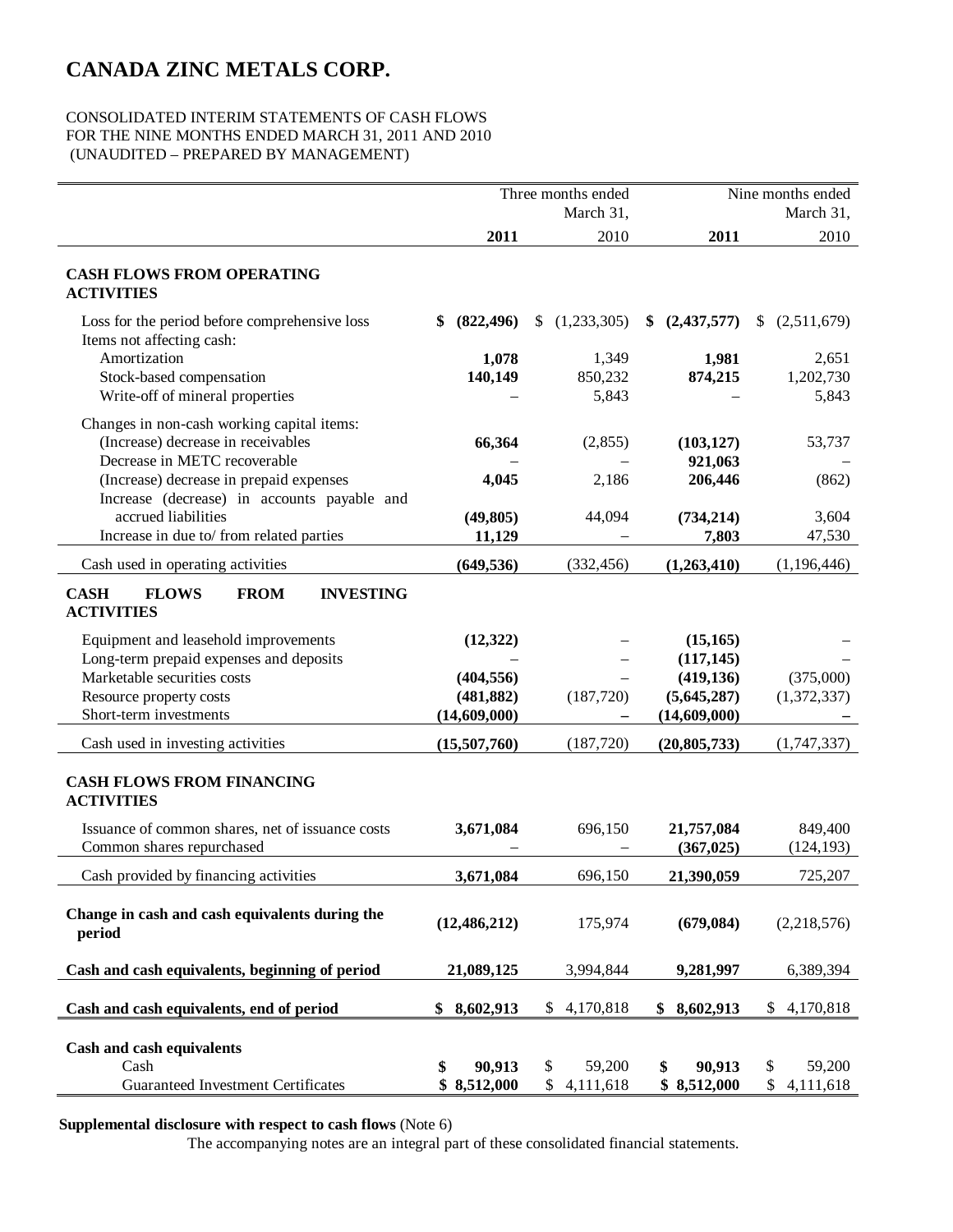#### **1. BASIS OF PRESENTATION**

These interim consolidated financial statements have been prepared using Canadian generally accepted accounting principles (Canadian GAAP). The interim consolidated financial statements include normal recurring adjustments, which in management's opinion, are necessary for a fair presentation of the financial results of the interim period presented.

The disclosures in these statements do not conform in all aspects to the requirements of Canadian GAAP for annual financial statements. These statements follow the same accounting policies and methods of their application as the most recent annual consolidated financial statements. These statements should be read in conjunction with the Company's June 30, 2010 consolidated financial statements and notes thereto.

#### **2. SHORT-TERM INVESTMENTS**

Short-term investments consist of highly liquid Canadian dollar denominated guaranteed investment certificates with terms to maturity greater than ninety days, but not more than one year, all of which are classified as available-forsale. At March 31, 2011, the instruments were yielding an average fixed annual interest rate of 1.5%. The fair market value of the Company's short-term investments approximates its carrying value at the balance sheet date.

#### **3. MARKETABLE SECURITIES**

During fiscal 2010, the Company invested \$375,000 by subscribing for 1,875,000 units of TNR Gold Corp. ("TNR") at a price of \$0.20 per unit. The quoted market value of TNR shares as of March 31, 2011 was \$309,375 (June 30,  $2010 - $450,000$ .

During the period ended March 31, 2011, the Company invested \$419,136 by purchasing 195,100 shares of Gold Hawk Resources Inc. ("GHK") in the open market at a price of \$2.15 per share. The quoted market value of GHK shares as of March 31, 2011 was \$357,033.

As at March 31, 2011, the marketable securities and accumulated other comprehensive income (loss) are comprised of the following:

|                                        |               |               | Accumulated<br>Other |               |
|----------------------------------------|---------------|---------------|----------------------|---------------|
|                                        | Number of     |               | Comprehensive        | Fair Market   |
|                                        | <b>Shares</b> | Cost          | Income (Loss)        | Value         |
| TNR shares:                            |               |               |                      |               |
| Balance, June 30, 2010                 | 1,875,000     | 375,000<br>S. | \$<br>75,000         | 450,000<br>\$ |
| Adjustment for change in fair value of |               |               |                      |               |
| securities during the period           |               |               | (140, 625)           | (140, 625)    |
| Balance, March 31, 2011                | 1,875,000     | 375,000       | (65, 625)            | 309,375       |
| GHK shares:                            |               |               |                      |               |
| Balance, June 30, 2010                 |               |               |                      |               |
| <b>Additions</b>                       | 195,100       | 419,136       | (62, 103)            | 357,033       |
| Balance, March 31, 2011                | 195,100       | 419,136       | (62, 103)            | 357,033       |
| Balance, March 31, 2011                |               | 794,136<br>\$ | (127, 728)<br>S.     | 666,408<br>\$ |

The Company included net unrealized losses for the period on marketable securities of \$202,728 (2010 - \$Nil) in other accumulated comprehensive income (loss) in the shareholders' equity section of the consolidated balance sheets.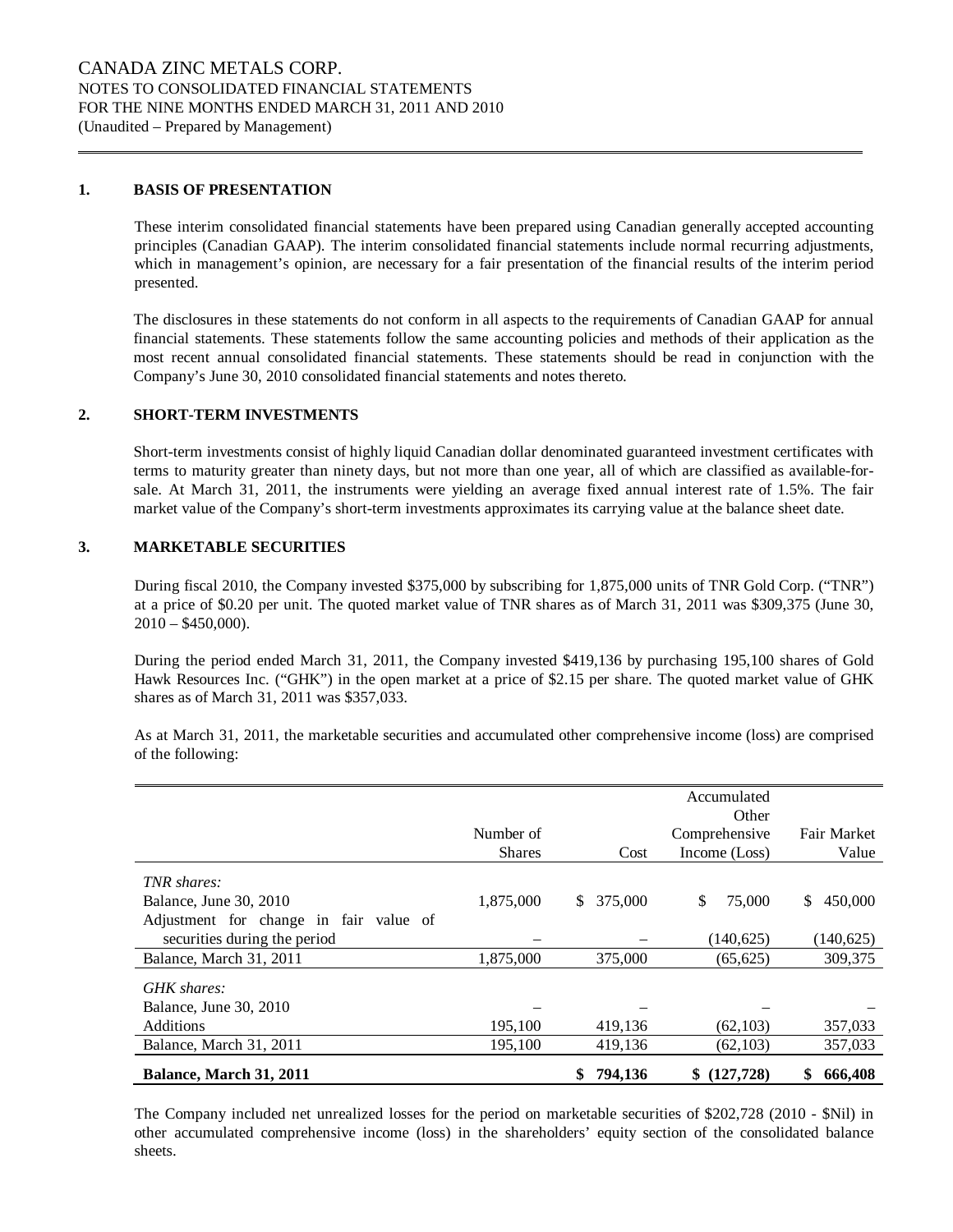#### **4. RESOURCE PROPERTIES**

Title to resource properties involves certain inherent risks due to the difficulties of determining the validity of certain claims as well as the potential for problems arising from the frequently ambiguous conveyancing history characteristic of many resource properties. The Company has investigated title to all of its resource properties and, to the best of its knowledge, title to all of its properties are in good standing.

#### **DA Property, Northwest Territories**

The Company holds an 8.2% interest, subject to a 5% gross overriding royalty ("GOR") on diamonds, a 5% net smelter returns ("NSR") royalty on other minerals, and a 10% net profits interest ("NPI"), in certain mineral claims located in the Northwest Territories. Pursuant to an amended and restated Mineral Property Option Agreement, dated August 30, 1998, the Company has the option to reduce the GOR and NSR interests to 2.25% and 2%, respectively, and eliminate entirely the NPI by completing certain share issuances and cash payments to the original property owner within 90 days of a production decision.

#### **Kechika Regional, British Columbia**

#### **Akie Property, British Columbia**

The Company owns a 100% interest in the Akie property, which resulted from Company expenditures and the acquisition of Ecstall Mining Corporation.

In addition to the Akie property, the Company controls a large contiguous group of claims which comprise the Kechika Regional project. These claims are underlain by geology identical to that on the Akie property (Cardiac Creek deposit) and Cirque.

The Company has applied for the 20% British Columbia Mining Exploration Tax Credit ("METC") and the enhanced tax credit of an additional 10% for Mountain Pine Beetle affected areas, on qualified mining exploration costs incurred by the Company in fiscal 2009. The METC application for \$1,688,438 has not been recorded by the Company pending receipt of the Notice of Assessment from the Canada Revenue Agency.

During the period ended March 31, 2011, the Company received a refund of \$921,063 of METC for its fiscal 2008 application.

The following table summarizes resource property expenses by property:

|                                      | <b>Akie Property</b> |    | Kechika<br><b>Regional</b> | DA           |          | <b>Total</b>      |
|--------------------------------------|----------------------|----|----------------------------|--------------|----------|-------------------|
| <b>Acquisition Costs:</b>            |                      |    |                            |              |          |                   |
| Balance, June 30, 2010<br>Additions: | \$<br>24, 175, 329   | -S | 328,432 \$<br>348          | 71,535       | <b>S</b> | 24,575,296<br>348 |
| Balance, March 31, 2011              | 24, 175, 329         | \$ | 328,780                    | \$<br>71,535 |          | 24,575,644        |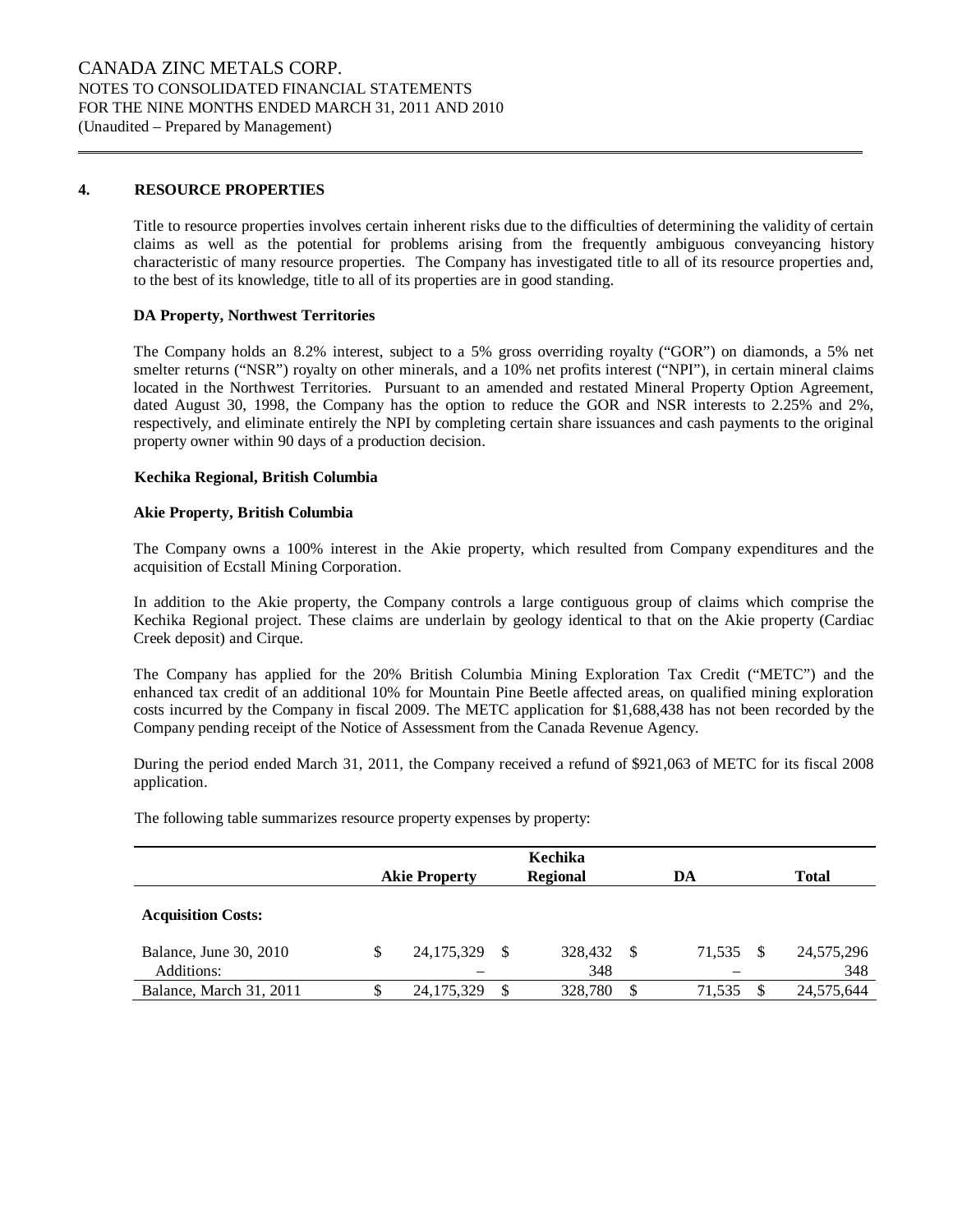#### **4. RESOURCE PROPERTIES (cont'd…)**

| <b>Deferred Exploration Costs:</b>   |                  |               |           |               |         |               |            |
|--------------------------------------|------------------|---------------|-----------|---------------|---------|---------------|------------|
| Balance, June 30, 2010<br>Additions: | \$<br>26,281,810 | <sup>\$</sup> | 1,172,533 | <sup>\$</sup> | 150,025 | <sup>\$</sup> | 27,604,368 |
| Surface drilling program:            |                  |               |           |               |         |               |            |
| Camp equipment                       | 42,688           |               |           |               |         |               | 42,688     |
| Camp operating                       | 156,951          |               |           |               |         |               | 156,951    |
| Drilling                             | 4,107,743        |               |           |               |         |               | 4,107,743  |
| Geology                              | 126,862          |               |           |               |         |               | 126,862    |
| Work assessment fees                 | 72,336           |               | 18,284    |               |         |               | 90,620     |
| Total surface drilling               | 4,506,580        |               | 18,284    |               |         |               | 4,524,864  |
| Geotechnical program:                | 414,758          |               |           |               |         |               | 414,758    |
| Camp operating                       | 216,863          |               |           |               |         |               | 216,863    |
| Trail construction                   | 371,471          |               |           |               |         |               | 371,471    |
| Total geotechnical program           | 1,003,092        |               |           |               |         |               | 1,003,092  |
| Community consultations              | 210,000          |               |           |               |         |               | 210,000    |
| Environmental studies                | 81,086           |               |           |               |         |               | 81,086     |
| Underground engineering              | 37,944           |               |           |               |         |               | 37,944     |
| Balance, March 31, 2011              | 32,120,512       |               | 1,190,817 |               | 150,025 |               | 33,461,354 |
| <b>March 31, 2011</b>                | \$<br>56,295,841 | \$            | 1,519,597 | \$            | 221,560 | \$            | 58,036,998 |

#### **5. CAPITAL STOCK AND CONTRIBUTED SURPLUS**

#### **(a ) Authorized and issued**

|                                                         | Number of     |                   | Contributed |
|---------------------------------------------------------|---------------|-------------------|-------------|
|                                                         | <b>Shares</b> | Amount            | Surplus     |
| Authorized<br>Unlimited common shares without par value |               |                   |             |
| Balance, June 30, 2010                                  | 102,711,414   | 72,794,784<br>\$. | \$8,042,623 |
| NCIB shares returned to treasury (iv)                   | (590,000)     | (424, 133)        | 183,580     |
| Balance, June 30, 2010                                  | 102, 121, 414 | 72,370,651        | 8,226,203   |
| Private placements (i)(ii)                              | 36, 231, 224  | 21,730,650        |             |
| Share issuance costs (i)                                |               | (225, 116)        |             |
| Exercise of options (iii)                               | 895,000       | 493,850           | (242,300)   |
| NCIB shares returned to treasury (iv)                   | (792, 500)    | (559,800)         | 192,776     |
| Stock- based compensation                               |               |                   | 874,215     |
| Balance, March 31, 2011                                 | 138,455,138   | 93,810,235<br>S.  | \$9,050,894 |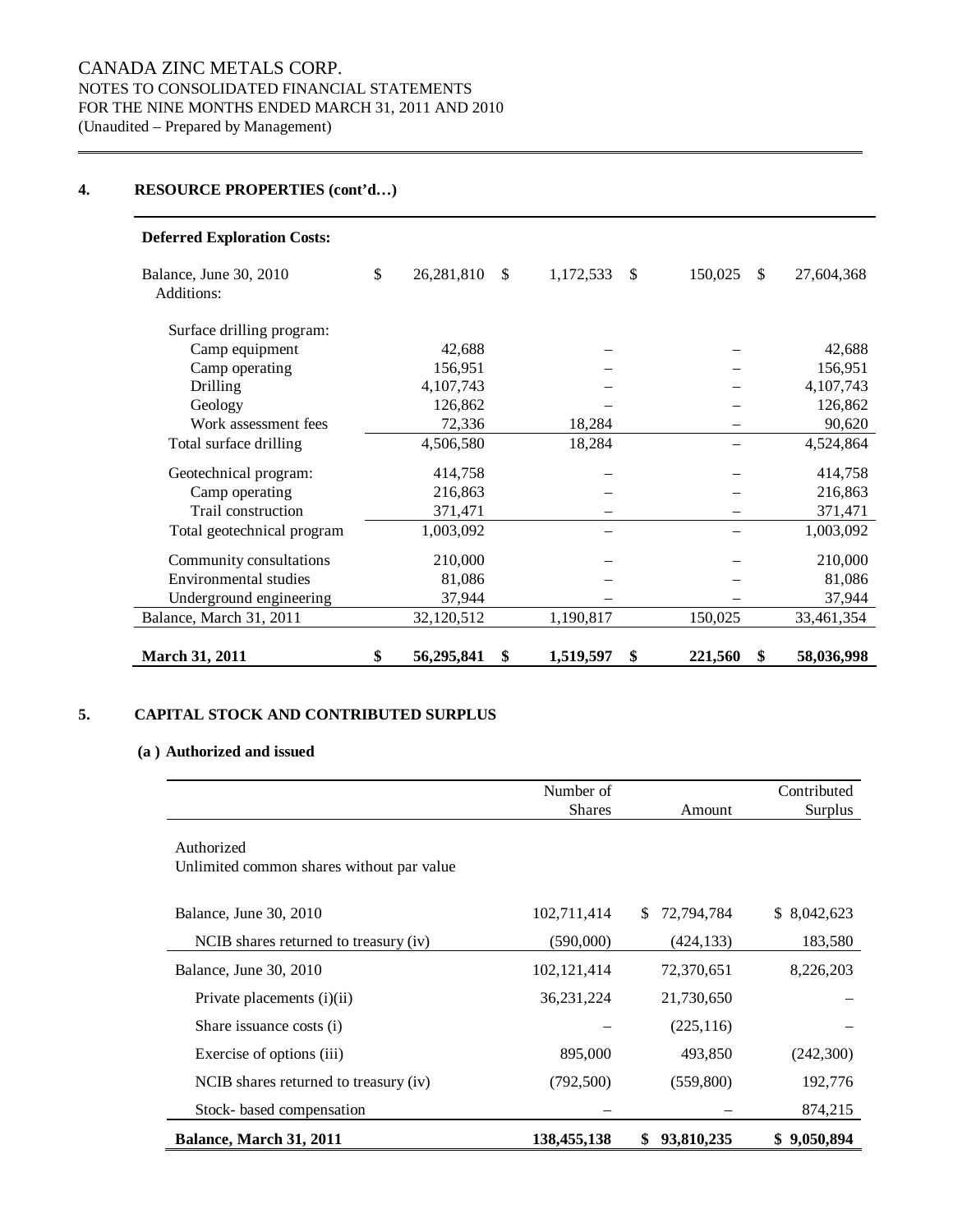#### **5. CAPITAL STOCK AND CONTRIBUTED SURPLUS (cont'd…)**

#### **(a ) Authorized and issued (cont'd…)**

During the period ended March 31, 2011:

- i. the Company completed a non-brokered private placement with Tongling Nonferrous Metals Group Holdings Co. Ltd. ("Tongling") of 31,386,224 units at a price of \$0.5735 per unit for total gross proceeds of \$18,000,000. Each unit consists of one common share and one half of a common share purchase warrant. Each whole warrant will entitle the purchaser to purchase, at any time within 24 months from closing, one additional common share of the Company at a price of \$0.675 during the first year and at a price of \$0.775 during the second year. The Company paid \$47,000 in share issuance costs on this private placement.
- ii. the Company completed a non-brokered flow-through private placement of 4,845,000 units at a price of \$0.77 per unit for gross proceeds of \$3,730,650. Each unit consists of one flow-through common share and one-half share purchase warrant of the Company. Each whole warrant will entitle the holder to purchase one additional common share at a price of \$0.95 for a period of 18 months from closing. The Company paid a cash finder's fee of \$157,658 and \$20,458 in other share issuance costs on this private placement.
- iii. an aggregate of 895,000 stock options were exercised at a weighted average price of \$0.28 per share and 895,000 common shares were issued for total proceeds of \$251,550. In addition, a reallocation of \$242,300 from contributed surplus to share capital was recorded on the exercise of these options.
- iv. The Company received TSX Venture Exchange ("TSXV") approval to extend a normal course issuer bid ("NCIB") to purchase at market price up to 5,135,570 common shares, being approximately 5% of the Company's issued and outstanding common shares through the facilities of the TSXV. The new bid commenced on August 1, 2010 and will stay open for 12 months.

The Company repurchased 792,500 of its common shares for a total consideration of \$367,025 at a weighted average price of \$0.46 per share under the NCIB, of which \$559,800 was recorded as a reduction to capital stock for the assigned value of the shares, and \$192,776 was allocated to contributed surplus.

|                  |   | August 1, 2009 to July<br>31, 2010 |   | August 1, 2010 to<br>March 31, 2011 | <b>Total NCIB</b><br>purchases |
|------------------|---|------------------------------------|---|-------------------------------------|--------------------------------|
| Number of shares |   | 744,000                            |   | 638,500                             | 1,382,500                      |
| Purchase price   | S | 311.501                            | Φ | 296,076                             | 607.577                        |

The total NCIB purchases are summarized as follows:

The purchases are made in accordance with the policies and rules of the TSXV. The Company will pay the market price of the common shares at the time of acquisition and will not purchase more than 2% of the total issued and outstanding common shares within any 30 day period.

A total of 1,382,500 common shares, of which 590,000 were repurchased during fiscal 2010, were cancelled and returned to the Company's treasury.

Subsequent to the period ended March 31, 2011, the Company repurchased 129,500 of its common shares for a total consideration of \$66,535 at a weighted average price of \$0.51 per share under the NCIB.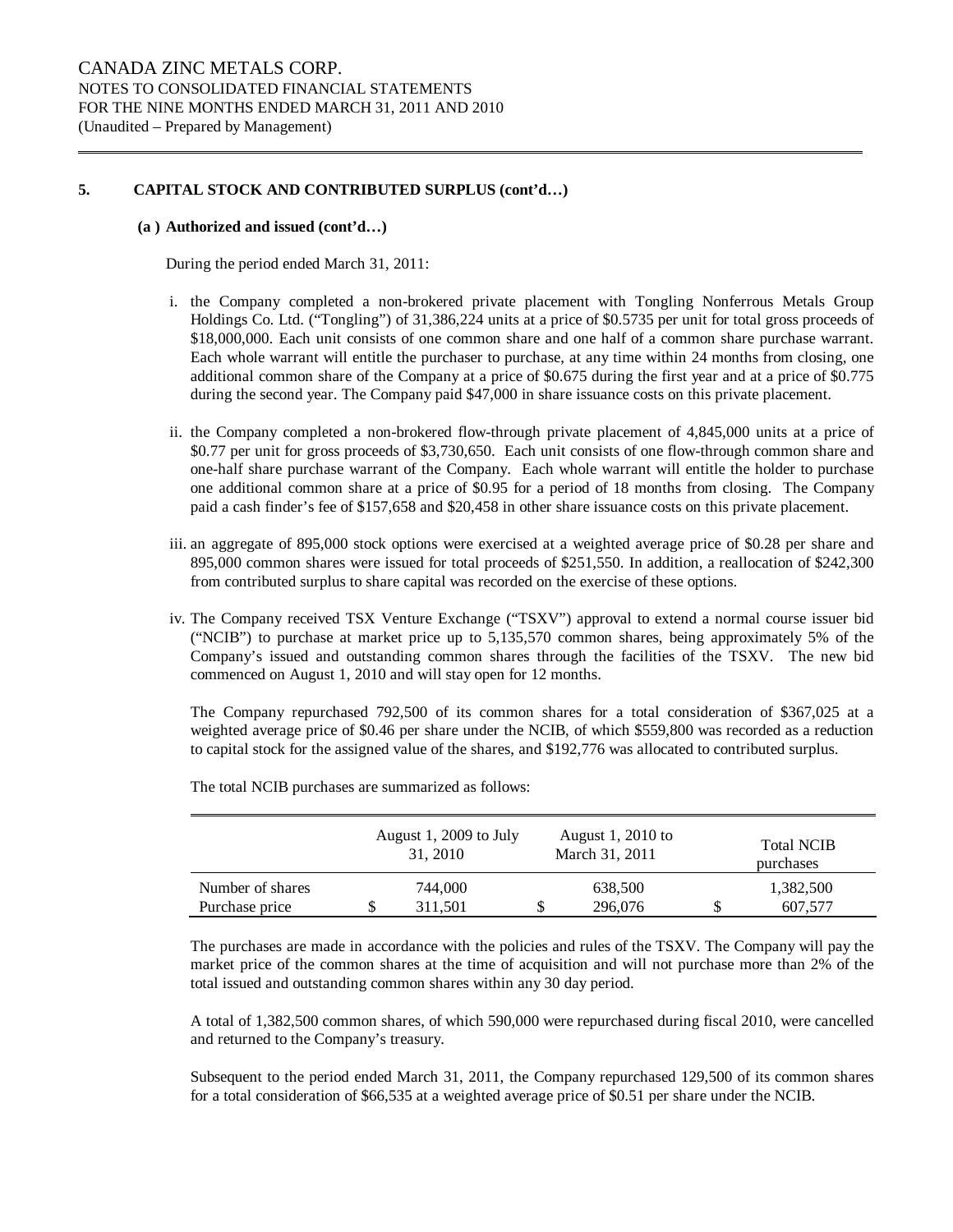#### **5. CAPITAL STOCK AND CONTRIBUTED SURPLUS (cont'd)**

#### **(b ) Stock options**

The Company has adopted a 20% fixed stock option plan whereby the Company has reserved 20,557,283 common shares under the amended plan. The term of any options granted under the plan is fixed by the Board of Directors and may not exceed ten years from date of grant.

The number of options granted to a consultant in a 12 month period must not exceed 2% of the issued shares of the Issuer from the date of grant. Options issued to consultants performing investor relations activities must vest in stages over 12 months with no more than 1/4 of the options vesting in any three month period. Stock options granted to directors, officers and employees of the Company vest immediately.

Stock option transactions and the number of stock options outstanding are summarized as follows:

|                             | Number of<br>Options | Weighted Average | <b>Exercise Price</b> |
|-----------------------------|----------------------|------------------|-----------------------|
| Balance, June 30, 2010      | 7,225,500            | \$               | 0.47                  |
| Granted                     | 2,020,000            |                  | 0.54                  |
| Exercised                   | (895,000)            |                  | 0.28                  |
| Expired                     | (110,000)            |                  | 0.66                  |
| Balance, March 31, 2011     | 8,240,500            |                  | 0.51                  |
| Exercisable, March 31, 2011 | 7,368,000            |                  | 0.49                  |

Stock options outstanding and exercisable at March 31, 2011 are summarized as follows:

| Number of Options | <b>Exercise Price</b> | <b>Expiry Date</b> | Exercisable |
|-------------------|-----------------------|--------------------|-------------|
|                   |                       |                    |             |
| 132,500           | \$0.70                | November 14, 2016  | 155,000     |
| 22,500            | \$0.25                | November 14, 2011  | 22,500      |
| 175,000           | \$0.25                | April 10, 2012     | 175,000     |
| 50,000            | \$0.25                | July 3, 2012       | 50,000      |
| 50,000            | \$1.15                | July 3, 2012       | 50,000      |
| 70,000            | \$1.30                | November 28, 2012  | 70,000      |
| 420,000           | \$1.05                | February 11, 2018  | 420,000     |
| 303,000           | \$0.25                | February 11, 2018  | 318,000     |
| 150,000           | \$0.25                | April 1, 2013      | 150,000     |
| 75,000            | \$1.05                | April 29, 2013     | 75,000      |
| 175,000           | \$0.25                | October 21, 2013   | 200,000     |
| 900,000           | \$0.25                | October 31, 2018   | 1,130,000   |
| 700,000           | \$0.40                | September 22, 2014 | 525,000     |
| 360,000           | \$0.40                | October 9, 2019    | 430,000     |
| 817,500           | \$0.41                | October 13, 2016   | 720,000     |
| 100,000           | \$0.50                | November 16, 2012  | 100,000     |
| 100,000           | \$0.70                | November 16, 2012  | 100,000     |
| 1,320,000         | \$0.63                | January 15, 2020   | 1,320,000   |
| 300,000           | \$0.50                | May 10, 2015       | 112,500     |
| 440,000           | \$0.50                | November 8, 2020   | 440,000     |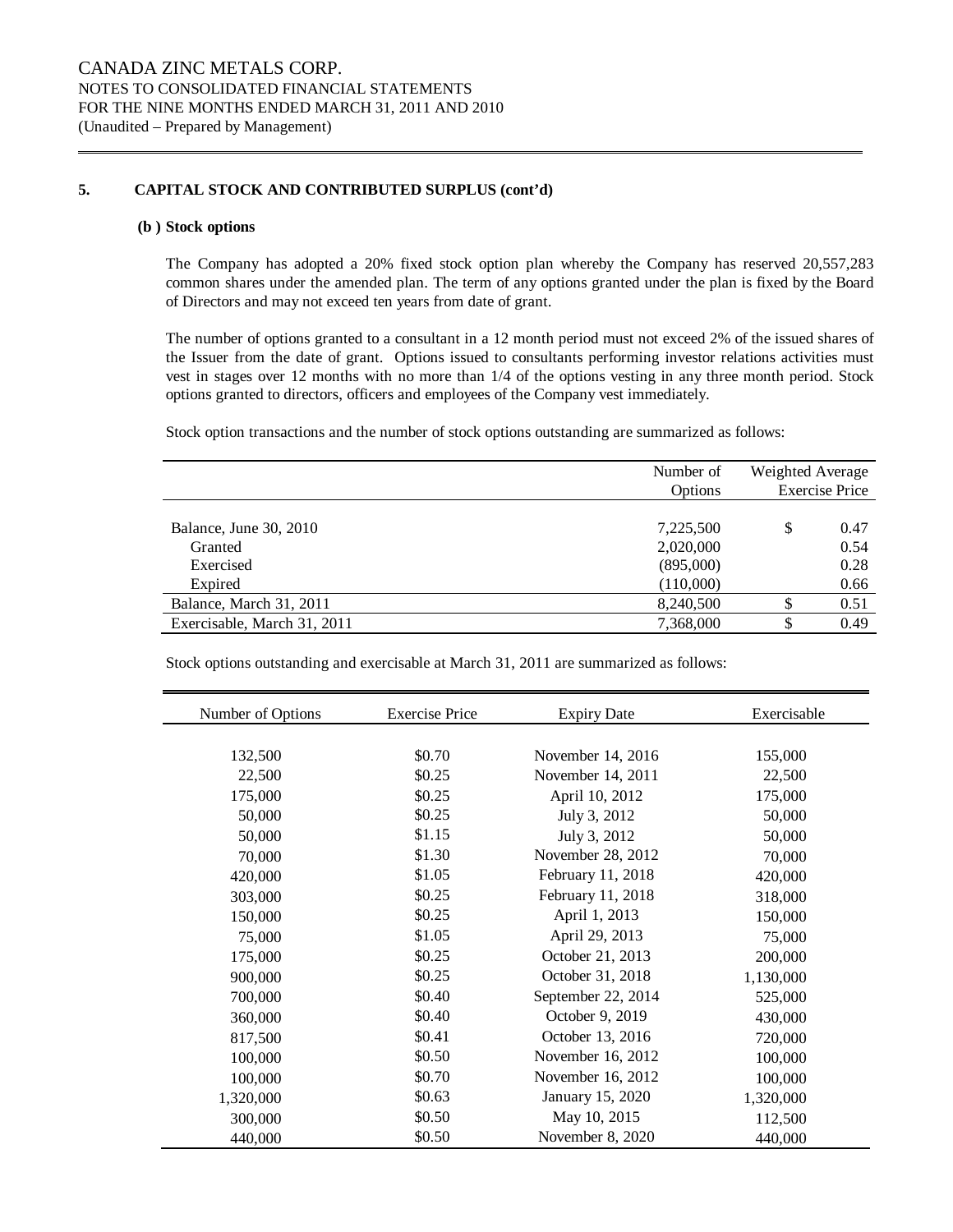#### **5. CAPITAL STOCK AND CONTRIBUTED SURPLUS (cont'd)**

#### **(b) Stock options (cont'd…)**

| 1,430,000 | \$0.55 | November 24, 2020 | 780,000   |
|-----------|--------|-------------------|-----------|
| 150.000   | \$0.60 | January 7, 2015   | 25,000    |
| 8.240.500 |        |                   | 7,368,000 |

During the period ended March 31, 2011, under the fair value based method, a total of \$874,215 (2010 – \$1,202,730) in stock-based compensation expense was recorded in the statements of loss and deficit for vested stock options granted to directors, officers, employees and consultants of the Company.

The fair value of stock options used to calculate compensation expense has been estimated using the Black-Scholes option pricing model with the following weighted average assumptions:

| March 31,                | 2011         | 2010          |
|--------------------------|--------------|---------------|
|                          |              |               |
| Risk free interest rate  | 2.74%        | 2.95%         |
| Expected dividend yield  | 0%           | 0%            |
| Stock price volatility   | 102%         | 103%          |
| Expected life of options | $9.19$ years | 9.11<br>years |

The weighted average fair value of options granted during the period ended March 31, 2011 was \$0.46 (2010 – \$0.41) per share.

#### **(c ) Warrants**

As at March 31, 2011, the Company had outstanding share purchase warrants, enabling holders to acquire common shares as follows:

| Number of Warrants | <b>Exercise Price</b> | <b>Expiry Date</b> |  |
|--------------------|-----------------------|--------------------|--|
|                    |                       |                    |  |
| 2,500,000          | 0.800<br>S            | December 7, 2011   |  |
| 15,693,112         | $0.675^{(1)}$         | November 16, 2011  |  |
|                    | $0.775^{(1)}$         | November 16, 2012  |  |
| 2,422,500          | 0.950                 | August 28, 2012    |  |
| 20,615,612         |                       |                    |  |

 $^{(1)}$  Warrants are exercisable at a price of \$0.675 during the first year and at a price of \$0.775 during the second year.

Warrant transactions and the number of warrants outstanding and exercisable are as follows:

|                               | Number of    | Weighted Average<br><b>Exercise Price</b> |      |
|-------------------------------|--------------|-------------------------------------------|------|
|                               | Warrants     |                                           |      |
|                               |              |                                           |      |
| Balance, June 30, 2010        | 2,500,000    |                                           | 0.80 |
| Granted (Note $5(a)$ (i)(ii)) | 18, 115, 612 |                                           | 0.71 |
| Balance, March 31, 2011       | 20,615,612   |                                           | 0.72 |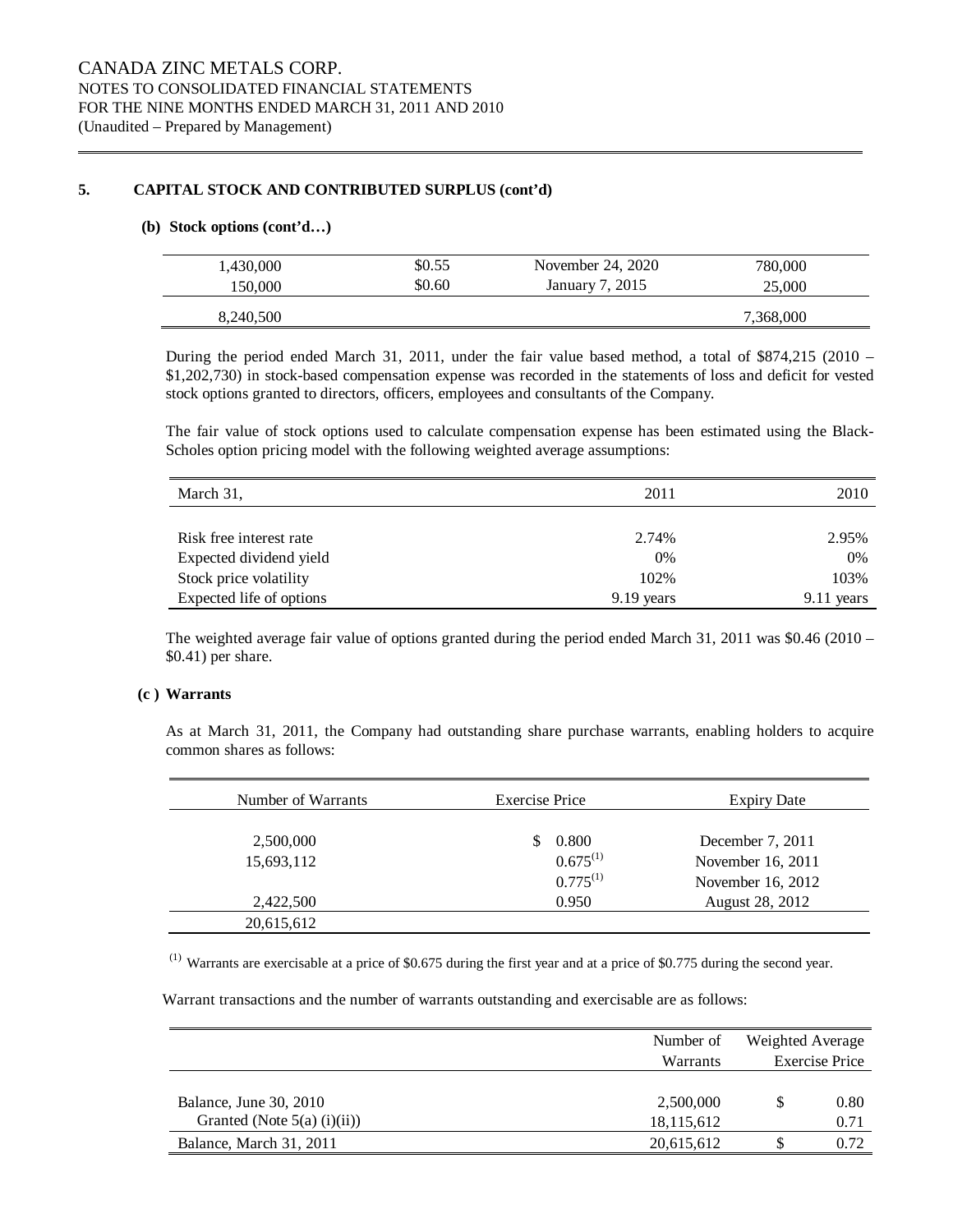#### **6. SUPPLEMENTAL DISCLOSURE WITH RESPECT TO CASH FLOWS**

| March 31.                                  | 201     | 2010                     |  |
|--------------------------------------------|---------|--------------------------|--|
| Cash paid during the period for interest   | 54.689  | $\overline{\phantom{0}}$ |  |
| Cash paid during the period for income tax | 579 877 | -                        |  |

During fiscal 2009, the Company issued 7,863,778 flow-through common shares for gross proceeds of \$7,077,400. The flow-through agreements require the Company to renounce certain deductions for Canadian exploration expenditures incurred on the Company's resource properties. The Company was unable to incur exploration expenditures between the September 2008 flow-through share issuance and December 31, 2009 to the extent it originally anticipated.

During the period ended March 31, 2011, the Company filed the amendments to eligible Canadian exploration expenditures previously renounced to the flow-through shareholders that subscribed for the Company's common shares in fiscal 2009. As a result of the expenditure shortfall and the amendment of the previous renunciations of explorations expenditures, the Company paid \$579,877 in part XII.6 tax for 2009 and an additional \$54,689 in interest.

As at March 31, 2011, the Company fully spent the required amount of the flow-through funds on eligible exploration expenditures, which were renounced to the flow-through shareholders for the 2010 calendar year.

Significant non-cash transactions for the period ended March 31, 2011 included:

- (a ) resource property expenditures of \$718,752 (June 30, 2010 -\$450,222) in accounts payable;
- (b ) resource property expenditures of \$Nil (June 30, 2010 -\$56,304) in due to related parties;
- (c) an allocation of stock-based compensation expense of  $$242,300$  from contributed surplus (Note  $4(a)(i)$ ) upon the exercise of 895,000 stock options; and
- (d ) unrealized loss of \$202,728 (2010 \$Nil) in marketable securities, which was allocated to accumulated other comprehensive income (Note 2).

Significant non-cash transactions for the period ended March 31, 2010 included:

- (e ) resource property expenditures of \$45,850 (June 30, 2009 \$76,249) in accounts payable;
- (f ) offsetting resource property expenditures of \$921,064 (June 30, 2009 \$Nil) in METC recoverable;
- (g ) an allocation of stock-based compensation expense \$1,642,847 from contributed surplus upon the exercise of 3,492,500 stock options.

#### **7. TRANSACTIONS WITH RELATED PARTIES**

During the period ended March 31, 2011:

- (a ) the Company paid or accrued \$112,500 (2010 \$112,500) for management fees and \$45,000 (2010 \$45,000) for administrative fees to a company with common directors and officers;
- (b ) the Company paid \$11,250 (2010 \$11,250) for consulting services to a company controlled by a director of the Company;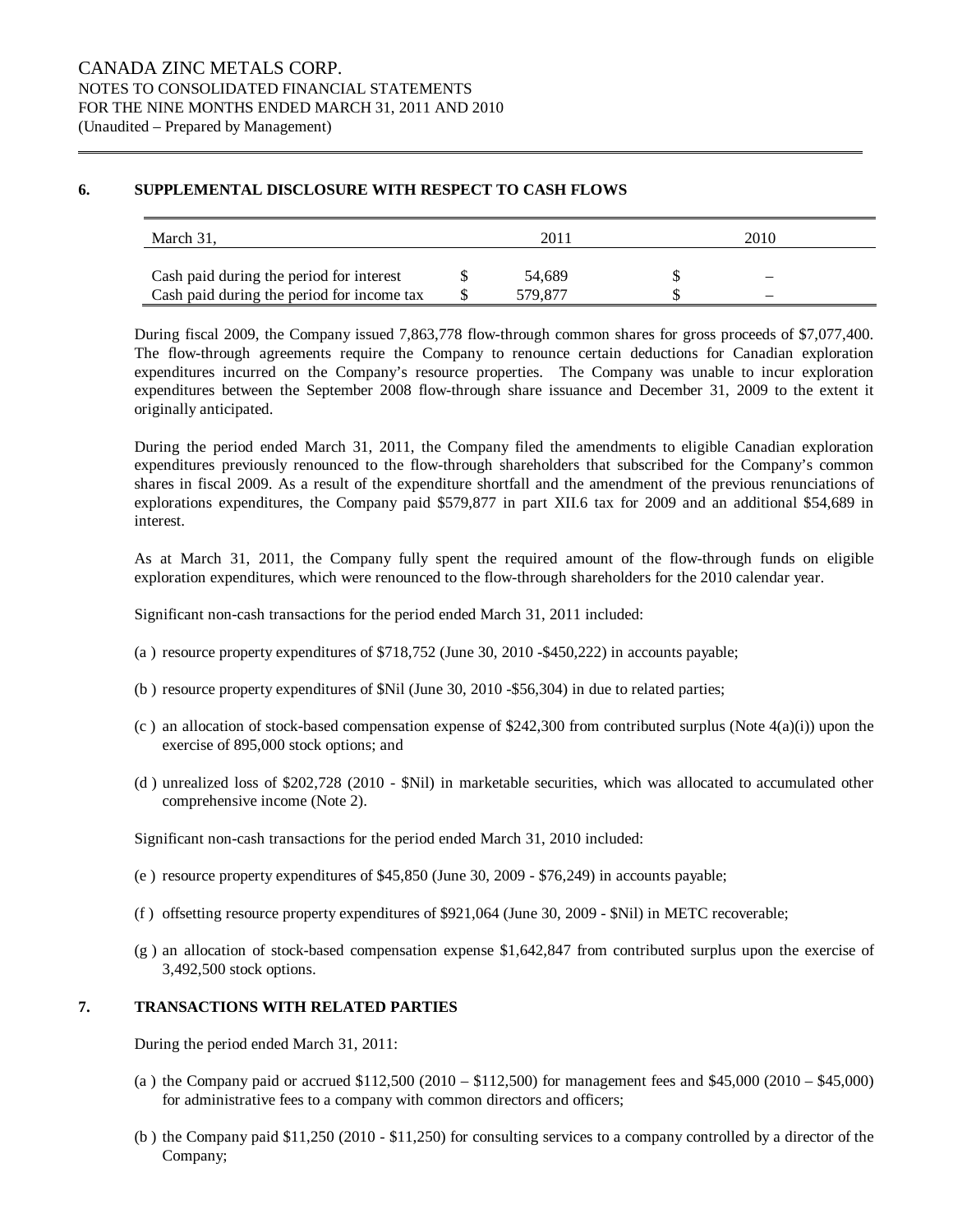#### **7. TRANSACTIONS WITH RELATED PARTIES (cont'd)**

- (c ) the Company paid or accrued \$40,000 (2010 \$Nil) for consulting and geological services fees, included in resource properties, to a company controlled by an officer of the Company;
- (d ) the Company paid \$54,600 that was outstanding as at June 30, 2010 to a company controlled by a former director of the Company;
- (e ) the Company paid a cash bonus of \$360,000 (2010 \$97,750) to a company with common directors and officers; and
- (f ) as at March 31, 2011, \$13,031 (June 30, 2010 \$6,932) was due to directors and officers of the Company for reimbursement of business expenses. The amounts were paid subsequent to March 31, 2011.

These transactions were in the normal course of operations and were measured at the exchange amount, which is the amount of consideration established and agreed to by the related parties.

#### **8. CAPITAL DISCLOSURE**

The Company's objective is to manage its capital to ensure that there are adequate capital resources to safeguard the Company's ability to continue as a going concern through the optimization of its capital structure. The capital structure consists of shareholders' equity and working capital.

In order to achieve this objective, the Company makes adjustments to it in light of changes in economic conditions and risk characteristics of the underlying assets. To maintain or adjust capital structure, the Company may invest its excess cash in interest bearing accounts of Canadian chartered banks and/or raise additional funds externally as needed. The Company has no significant debt and is not subject to externally imposed capital requirements. There were no changes to the Company's capital management structure during the period ended March 31, 2011.

#### **9. FINANCIAL INSTRUMENTS**

Financial Risk Management

The Company is exposed in varying degrees to a variety of financial instrument related risks.

#### *Credit Risk*

Credit risk is the risk that one party to a financial instrument will fail to discharge an obligation and cause the other party to incur a financial loss. The Company's primary exposure to credit risk is on its cash and cash equivalents of \$8,602,913 and short-term investments of \$14,609,000. The Company's cash and cash equivalents consist of bank deposits of \$90,913 and variable rate guaranteed investment certificates ("GIC") of \$8,512,000. The instruments with initial maturity over 90 days are classified as short-term investments. The short-term investments consist of fixed rate GICs that bear a fixed annual interest of 1.5% and mature at various dates up to February 23, 2012. As all bank accounts and GICs are held with a major bank in Canada, there is a concentration of credit risk with one bank in Canada. This risk is managed by using a major bank that is a high credit quality financial institution as determined by rating agencies. The Company's secondary exposure to credit risk is on its receivables. This risk is minimal as receivables consist primarily of refundable government sales taxes and interest accrued on the short-term investments.